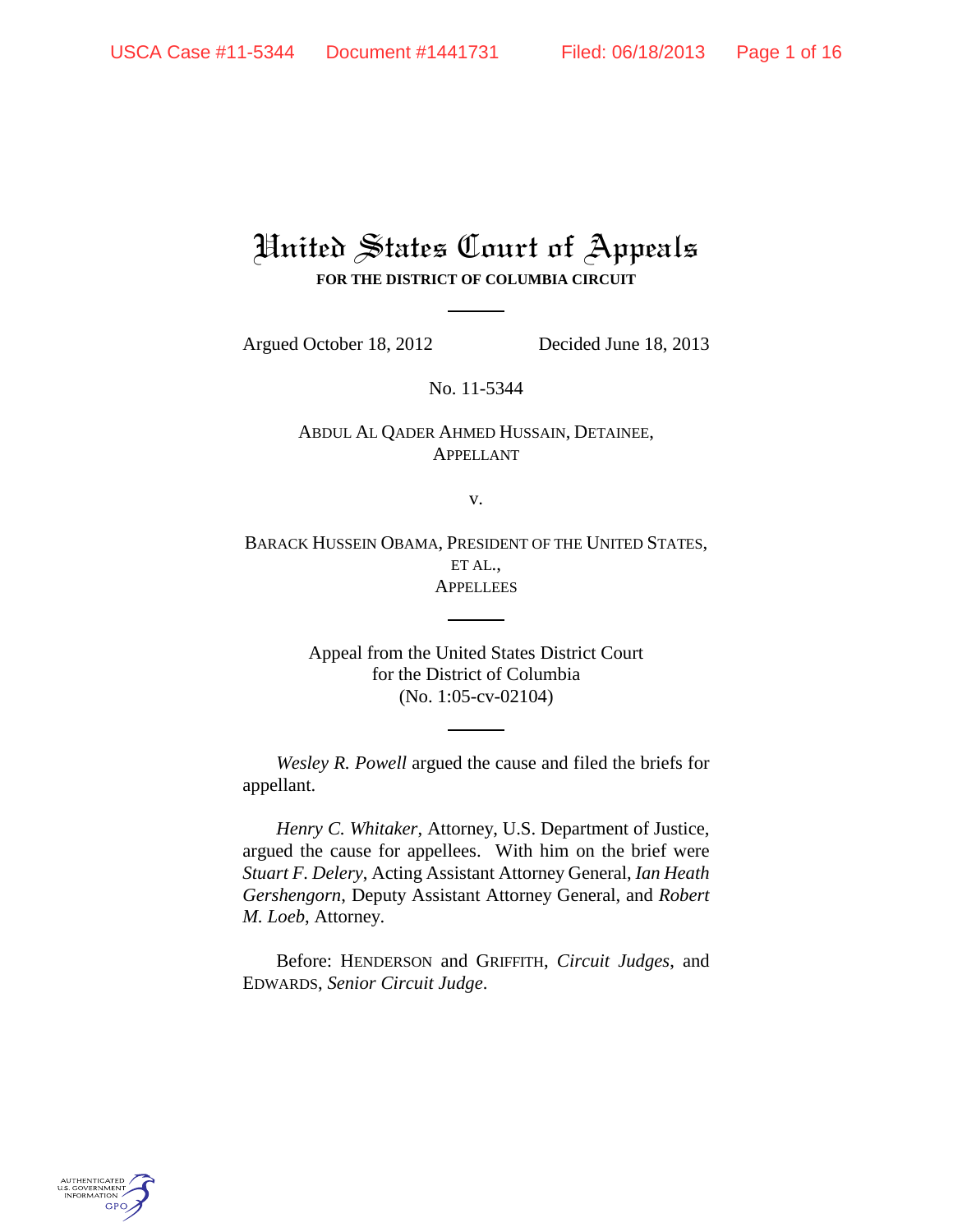2

## Opinion for the Court filed by *Circuit Judge* GRIFFITH.

Opinion filed by *Senior Circuit Judge* EDWARDS, concurring in the judgment.

GRIFFITH, *Circuit Judge*: The district court denied appellant's petition for a writ of habeas corpus challenging his detention at Guantanamo Bay. We affirm the district court because its findings of fact were not clearly erroneous, and those facts support the conclusion that appellant was more likely than not a part of enemy forces at the time of his capture.

I

The background of this case is set forth in the district court's thorough opinion, *see Hussein v. Obama*, 821 F. Supp. 2d 67, 68-75 (D.D.C. 2011), on which we rely to recite those facts relevant to this appeal. Appellant Abdul al Qader Ahmed Hussain<sup>1</sup> is a citizen of Yemen detained at the United States Naval Base at Guantanamo Bay. Sometime in 1999, Hussain left his home in Yemen for Pakistan. He initially spent a few weeks in Karachi and then traveled to Quetta, where he stayed for about three months. While in Quetta, he lived in a mosque run by the Jama'at al-Tablighi (JT) organization. From Quetta, Hussain traveled to Afghanistan, where he spent approximately three months. After that, Hussain returned again to a JT mosque in Quetta in April or May of 2000 until about June, when he left for Kabul, Afghanistan. In approximately August 2000, he returned once again to Quetta for another three-month stay at a JT mosque. Then, in November 2000, Hussain moved to Afghanistan and settled for ten months in an area north of Kabul

<sup>&</sup>lt;sup>1</sup> The district court spelled petitioner's name "Hussein." We use "Hussain," the spelling employed by both parties on appeal.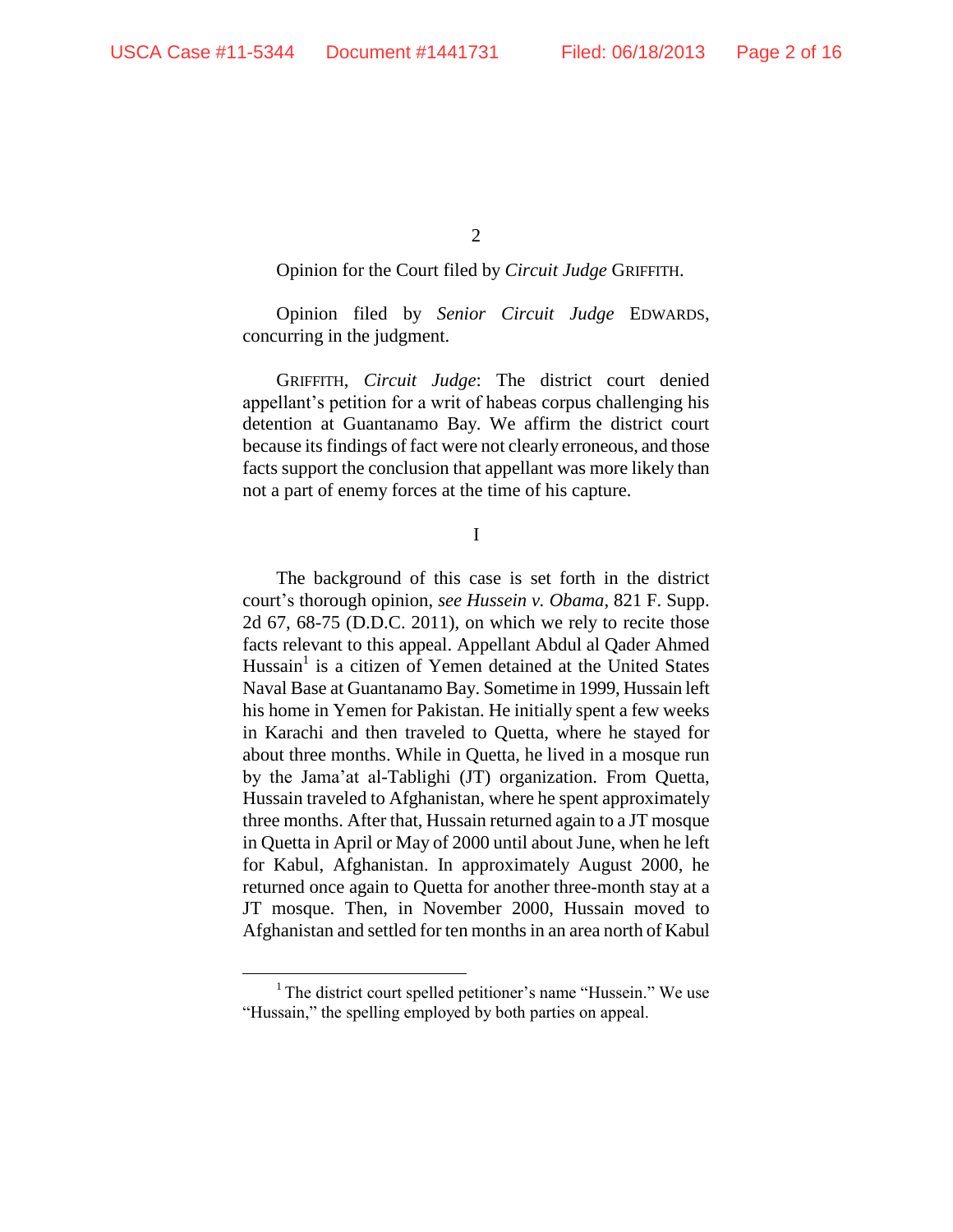3

that was ravaged by war between the Taliban and the Northern Alliance. Hussain lived near the front lines with three armed Taliban guards. Hussain's Taliban housemates supplied him with an AK-47 rifle and trained him in its use. After al Qaeda attacked the United States on September 11, 2001, Hussain fled Afghanistan and returned to Pakistan where he lived at yet another JT mosque in Lahore. He was captured in Faisalabad in March  $2002$ ,<sup>2</sup> and was transferred to Guantanamo Bay soon thereafter.

Seeking to challenge his detention, Hussain filed a petition for a writ of habeas corpus with the district court on October 27, 2005. Uncertain of its jurisdiction to hear habeas petitions from detainees at Guantanamo Bay, the district court stayed the case in January 2006. In the wake of the Supreme Court's decision in *Boumediene v. Bush*, 553 U.S. 723 (2008), the district court heard Hussain's petition, but denied him relief. The district court concluded that Hussain was part of al Qaeda or the Taliban at the time of his capture, based on evidence of what he did and with whom he stayed in Pakistan and Afghanistan as well as his efforts to explain away that evidence, which the court found implausible. *See Hussein*, 821 F. Supp. 2d at 79. Hussain now appeals.

We review the district court's factual findings for clear error. We review de novo the ultimate legal determination of whether those facts support detention. *See Barhoumi v. Obama*, 609 F.3d 416, 423 (D.C. Cir. 2010) ("Determining whether a detainee was 'part of' an associated force is a mixed question of law and fact" because "whether a detainee's alleged conduct ...

<sup>&</sup>lt;sup>2</sup> The district court incorrectly refers to "May 23, 2002," as the date of Hussain's capture. But on appeal, Hussain acknowledges that he was captured in "March 2002" after being in Pakistan for "approximately six months."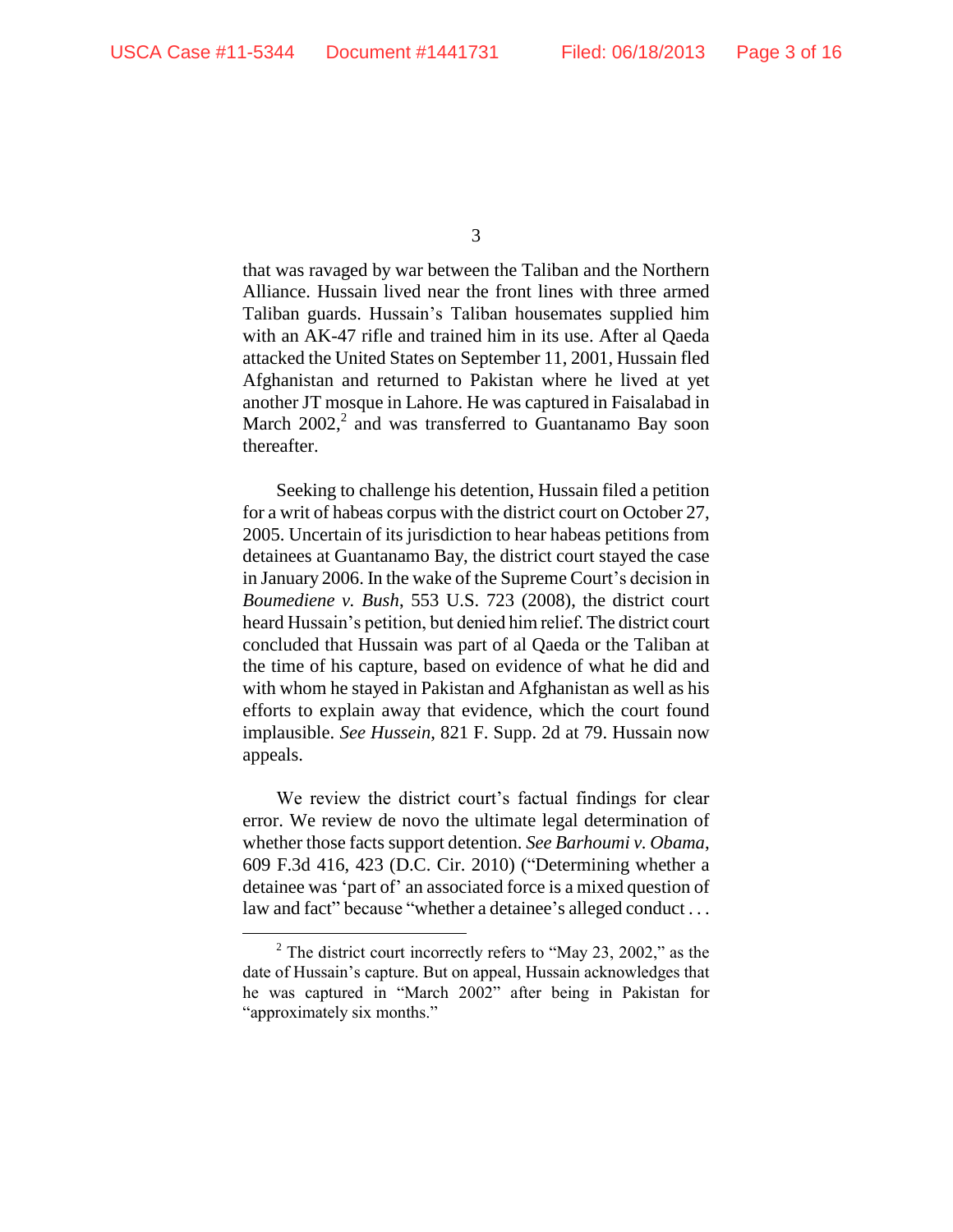4

justifies his detention under the AUMF is a legal question" and "whether the government has proven that conduct" is a factual one. (internal citations omitted)).

II

The Authorization for Use of Military Force (AUMF), enacted in response to the terrorist attacks of September 11, 2001, permits the President to detain individuals who "planned, authorized, committed, or aided the terrorist attacks that occurred on September 11, 2001, or harbored such . . . persons." Pub. L. No. 107–40, § 2(a), 115 Stat. 224 (2001); *see Hamdi v. Rumsfeld,* 542 U.S. 507, 519 (2004) (stating that the AUMF "clearly and unmistakably authorized detention" of enemy combatants). As we have stated repeatedly, this authority justifies holding a detainee at Guantanamo if the government shows, by a preponderance of the evidence, that the detainee was part of al Qaeda, the Taliban, or associated forces at the time of his capture. *See Khairkhwa v. Obama*, 703 F.3d 547, 548 (D.C. Cir. 2012); *Uthman v. Obama*, 637 F.3d 400, 403 (D.C. Cir. 2011); *Salahi v. Obama*, 625 F.3d 745, 751-52 (D.C. Cir. 2010); *Bensayah v. Obama*, 610 F.3d 718, 725 (D.C. Cir. 2010); *Awad v. Obama*, 608 F.3d 1, 11-12 (D.C. Cir. 2010); *Al-Bihani v. Obama*, 590 F.3d 866, 872 (D.C. Cir. 2010). <sup>3</sup> Hussain

<sup>&</sup>lt;sup>3</sup> Our concurring colleague takes issue with our extensive precedent in detainee habeas appeals, arguing that we have not always kept to the preponderance of the evidence standard we have thus far invoked. But he is mistaken to say that we have "required" the standard. *Post*, at 1 (Edwards, J., concurring). In *Al-Adahi* we wrote that although the standard is "constitutionally permissible . . . we have yet to decide whether [it] is required." *Al-Adahi v. Obama*, 613 F.3d 1102, 1103 (D.C. Cir. 2010) (citation omitted). Furthermore, nothing about this case requires us to settle the question because the preponderance standard is easily met here. This case is a fastball down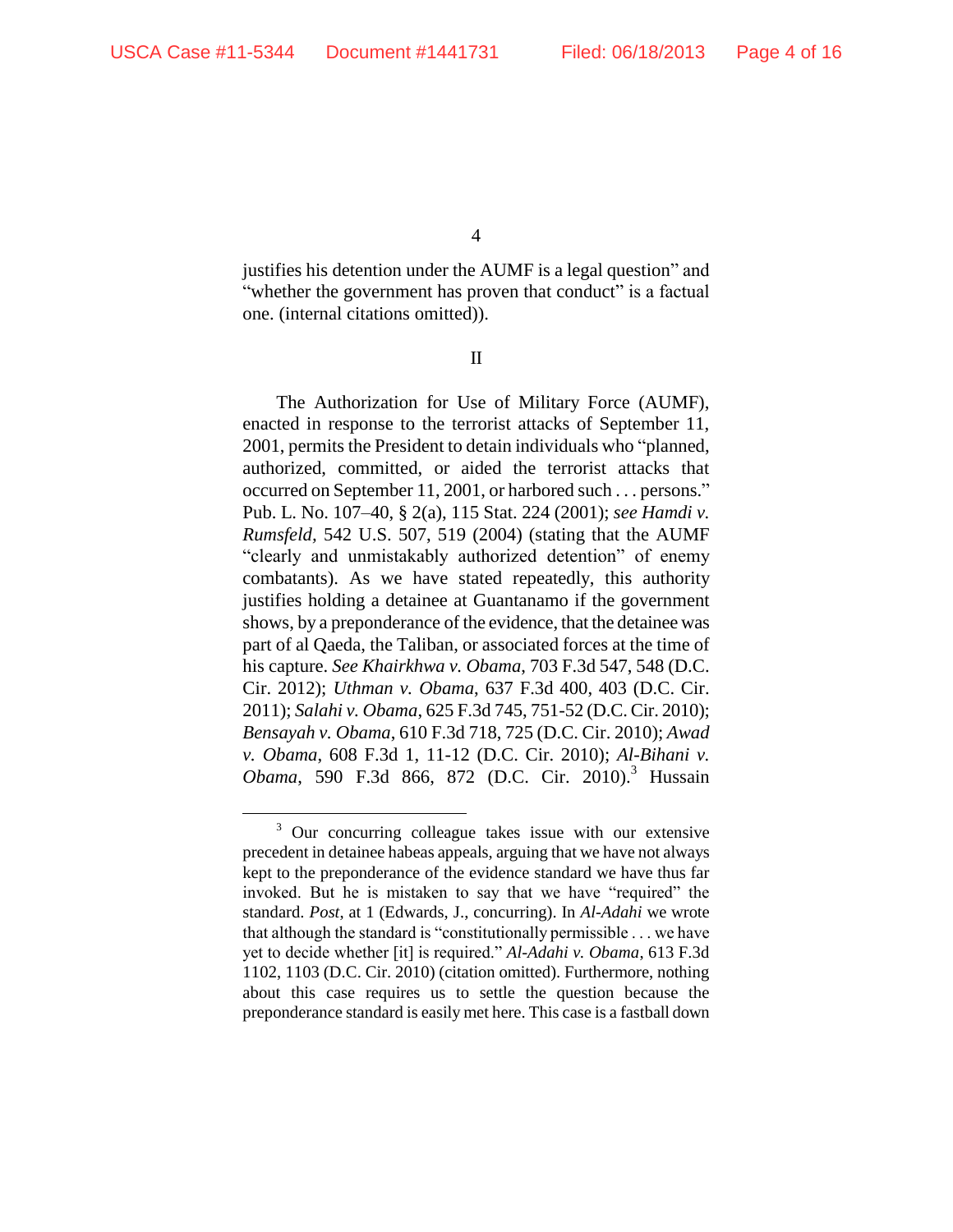5

challenges this standard on two grounds, which he acknowledges we have rejected before. Appellant Br. 15 n.2. We do so again.

Hussain argues that the government must show that he was involved in the "command structure" of al Qaeda or the Taliban, rather than merely "part of" these organizations. But "[n]owhere in the AUMF is there a mention of command structure." *Awad*, 608 F.3d at 11. While such a showing would be enough to sustain Hussain's detention, it is not necessary. *Id.* We have long held that requiring proof that a detainee was part of the "command structure" is too demanding; the sweep of the Executive's detention authority under the AUMF is broader. *See Uthman*, 637 F.3d at 403; *see also Salahi*, 625 F.3d at 751-52 (quoting *Bensayah*, 610 F.3d at 725).

Hussain also argues that the government must show that he personally picked up arms and engaged in active hostilities against the United States. But again, this argument demands more than the AUMF requires. *See Khairkhwa*, 703 F.3d at 550 (collecting cases that reject the notion that a detainee must have engaged in hostilities); *Awad*, 608 F.3d at 11 (Once the government demonstrated that the detainee was part of al Qaeda, "the requirements of the AUMF were satisfied."); *Al-Bihani*, 590 F.3d at 869 (permitting the detention of a detainee who "worked as the [55th Arab B]rigade's cook and carried a brigade-issued weapon, but never fired it in combat"). As we noted in *Khairkhwa*, permitting detention only for those detainees who engaged in active hostilities would be inconsistent with the realities of "modern warfare" in which "commanding officers rarely engage in hand-to-hand combat;

the middle, not a curveball low and away. It is well within the strike zone.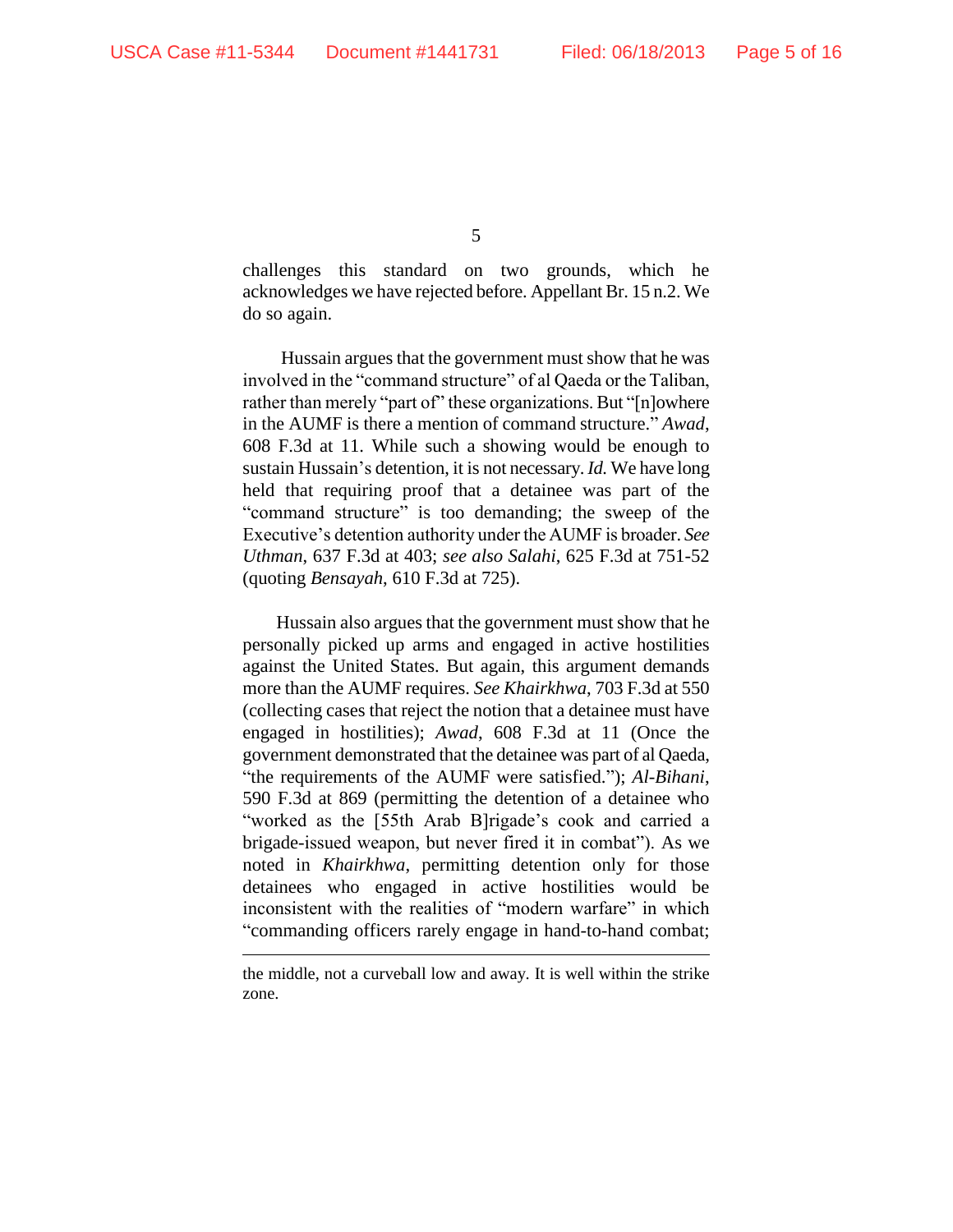supporting troops behind the front lines do not confront enemy combatants face to face; supply-line forces, critical to military operations, may never encounter their opposition." *Khairkhwa*, 703 F.3d at 550. Nothing has changed since we rejected these arguments only months ago. We are bound by our precedent and therefore reject Hussain's challenges. Having done so, we offer a brief overview of how we evaluate evidence in these cases.

We have adopted no categorical rules to determine whether a detainee is "part of" an enemy group. Instead, we look at the facts and circumstances in each case. *See Bensayah*, 610 F.3d at 725 ("It is impossible to provide an exhaustive list of criteria for determining whether an individual is 'part of' al Qaeda."). We look at each piece of evidence "in connection with all the other evidence" in the record, and not in isolation. *Almerfedi v. Obama*, 654 F.3d 1, 4 (D.C. Cir. 2011); *see also Salahi v. Obama*, 625 F.3d at 753 ("Merely because a particular piece of evidence is insufficient, standing alone . . . does not mean that the evidence may be tossed aside . . . . The evidence must be considered in its entirety in determining whether the government has satisfied its burden of proof." (internal citation and quotation marks omitted)). The facts the district court found and the inferences the district court drew from them support the conclusion that Hussain was a part of al Qaeda or the Taliban when he was captured.

## III

Perhaps the most damning evidence supporting the district court's conclusion that Hussain was part of an enemy force when he was captured is his ten-month stay near the front lines of battle in war-torn Afghanistan. Hussain does not contest that he lived near the battlefront with Taliban warriors who gave him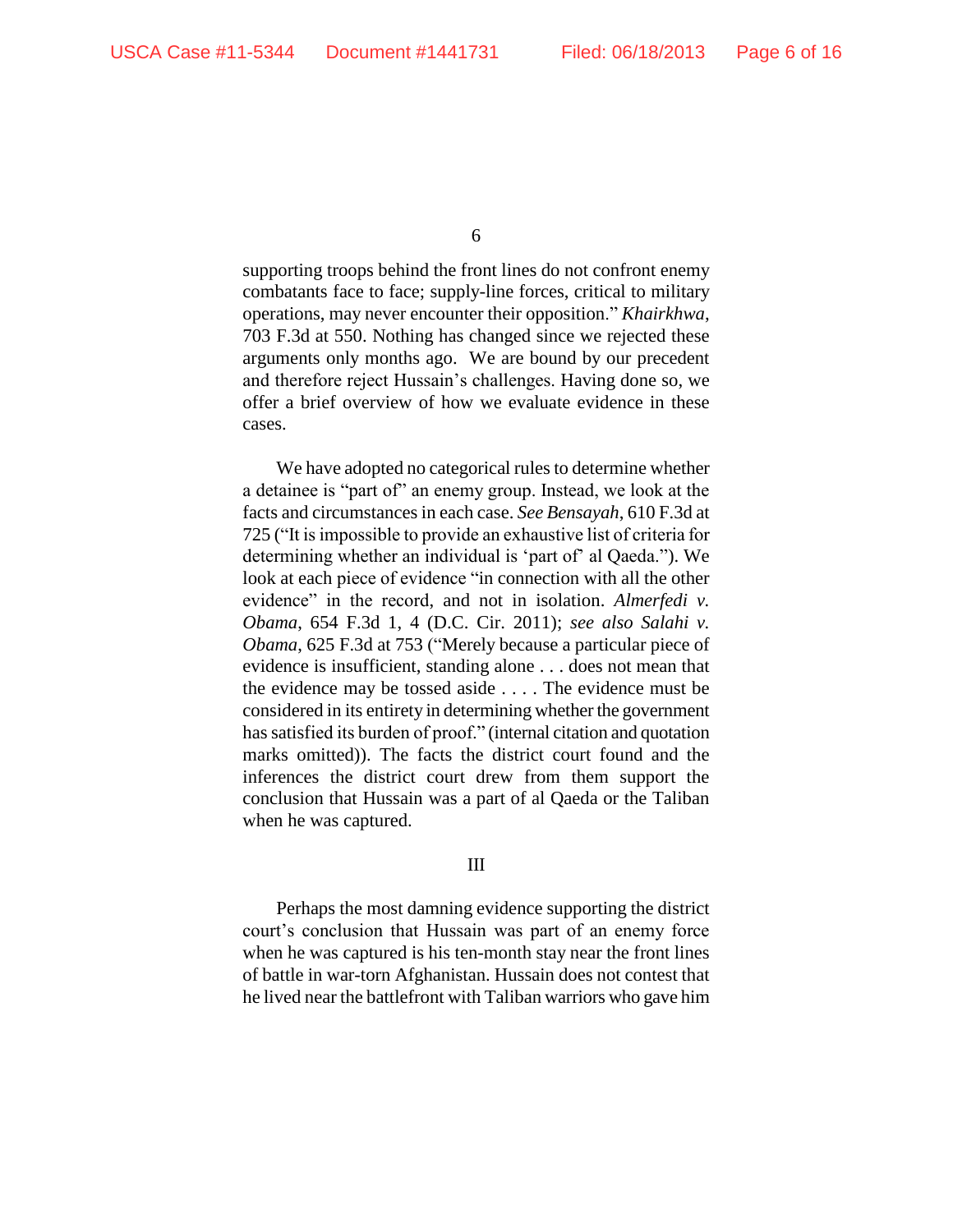7

an AK-47 and taught him how to use it. Evidence that Hussain carried an assault rifle given him by Taliban forces while living among Taliban forces near a battle line fought over by Taliban forces brings to mind the common sense view in the infamous duck test. *See, e.g.*, *Dole v. Williams Enterprises, Inc.*, 876 F.2d 186, 188 n.2 (D.C. Cir. 1989) (adopting the "now-infamous 'duck-test,' dressed up in appropriate judicial garb: 'WHEREAS it looks like a duck, and WHEREAS it walks like a duck, and WHEREAS it quacks like a duck, WE THEREFORE HOLD that it is a duck."").<sup>4</sup> Evidence that Hussain bore a weapon of war while living side-by-side with enemy forces on the front lines of a battlefield at least invites – and may very well compel – the conclusion that he was loyal to those forces. We have repeatedly affirmed the propriety of this common-sense inference. *Alsabri v. Obama*, 684 F.3d 1298, 1306 (D.C. Cir. 2012) ("[I]t is difficult to believe that Taliban fighters would allow an individual to infiltrate their posts near a battle zone unless that person was understood to be a part of the Taliban." (internal quotation marks omitted)); *see also Suleiman v. Obama*, 670 F.3d 1311, 1313-14 (D.C. Cir. 2012); *Al-Madhwani v. Obama*, 642 F.3d 1071, 1075 (D.C. Cir. 2011). Hussain

<sup>4</sup> Our concurring colleague thinks such an inference is "quite invidious because, arguably, any young, Muslim man traveling in areas in which terrorists are known to operate would pass the 'duck test.'" *Post*, at 4 (Edwards, J., concurring). But the objectionable profiling our colleague fears played no part in the conclusion of the district court and is nowhere present in our reasoning. The district court cared not a whit whether Hussain is Muslim (or not). Neither do we. The innocent wayfaring teenager our colleague invokes bears no resemblance to Hussain, who was not simply in the wrong place at the wrong time. He was in the wrong place, at the wrong time, with the wrong people, doing the wrong things. Our precedent, to say nothing of common sense, supports the inference that the district court drew and which we affirm.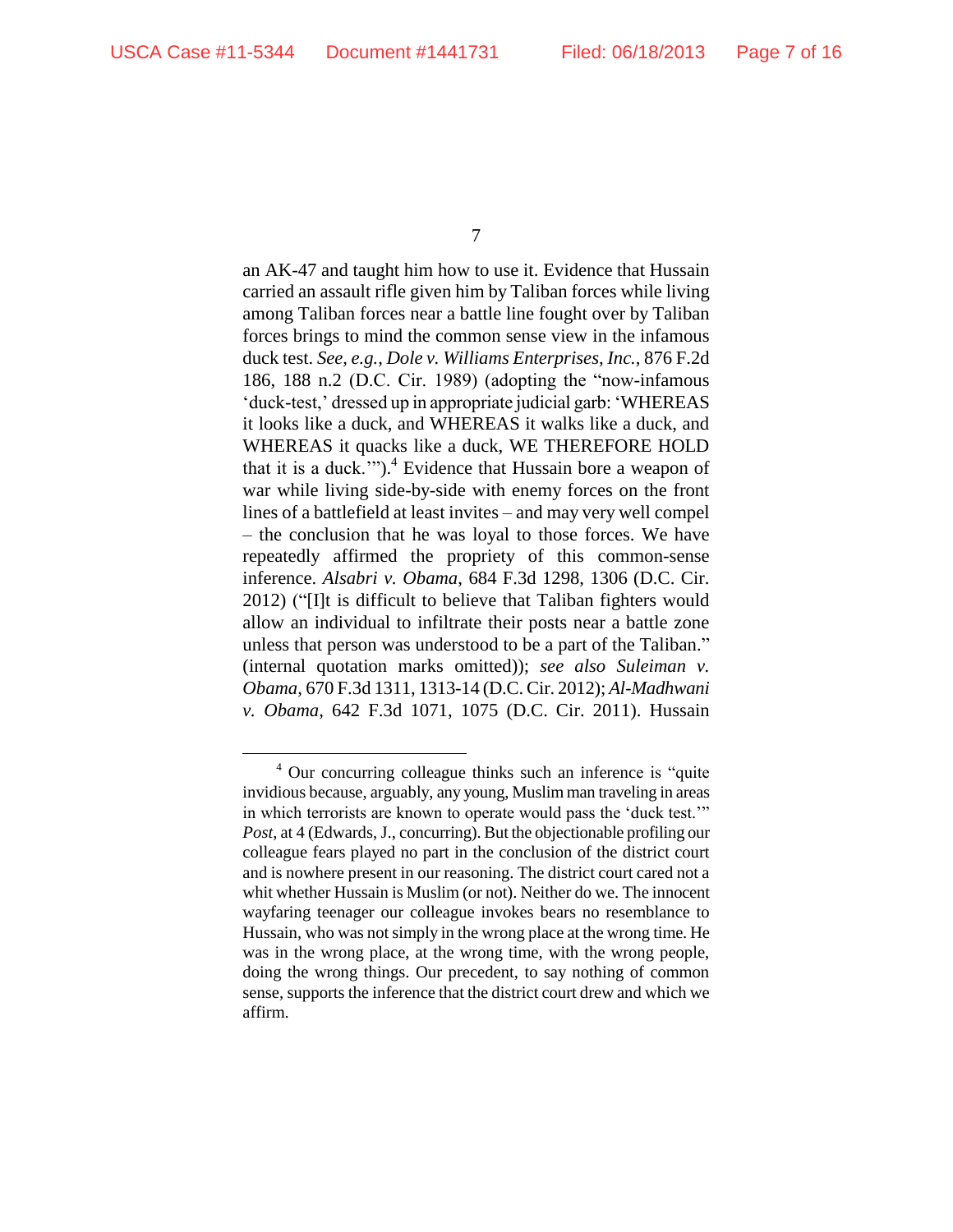8

suggests a more benign inference. He argues that his Taliban housemates gave him the AK-47 for protection from wild animals and thieves, and that they were not living all that close to the lines of battle anyway. But the district court permissibly rejected this version of the uncontested facts in favor of the government's far more plausible explanation. *See Hussein*, 821 F. Supp. 2d at 78. That finding was not clear error.<sup>5</sup>

Although the parties disagree about preciselywhen Hussain finally left Afghanistan, there is no dispute that he had left his Taliban housemates near the battlefront, returned to Kabul by September 11, 2001, and fled to Pakistan thereafter. The district court found Hussain's story of his movements after he left Kabul unbelievable. He claimed, somewhat inconsistently, that he left Afghanistan both to return to Yemen to be with his family and possibly to marry, and to live in Pakistan to study, either computers or the Koran. But the record lends no support to either story. Once he left Afghanistan, Hussain stayed in Pakistan until his capture, and although he moved from Lahore to Faisalabad, he made no effort to return to Yemen or to attend any school. We agree with the district court that "all of the petitioner's explanations seem to be little more than *post hac* [sic] attempts to present goals that change as necessary to support his presence in one part of the world or another. The sum of the petitioner's inexplicable explanations for his actions

<sup>&</sup>lt;sup>5</sup> The concurrence attempts to downplay Hussain's possession of the weapon. This misconstrues the district court's legal reasoning. Mere possession of the weapon – or carrying it around – was not the critical point. The district court's conclusion that Hussain was loyal to enemy forces turned on the fact that Taliban soldiers gave him an AK-47 while he lived among them near the battle lines. Under our precedent, that alone demonstrates loyalty to a shared cause, even if Hussain never brandished the weapon in combat. *Al-Bihani*, 590 F.3d at 869.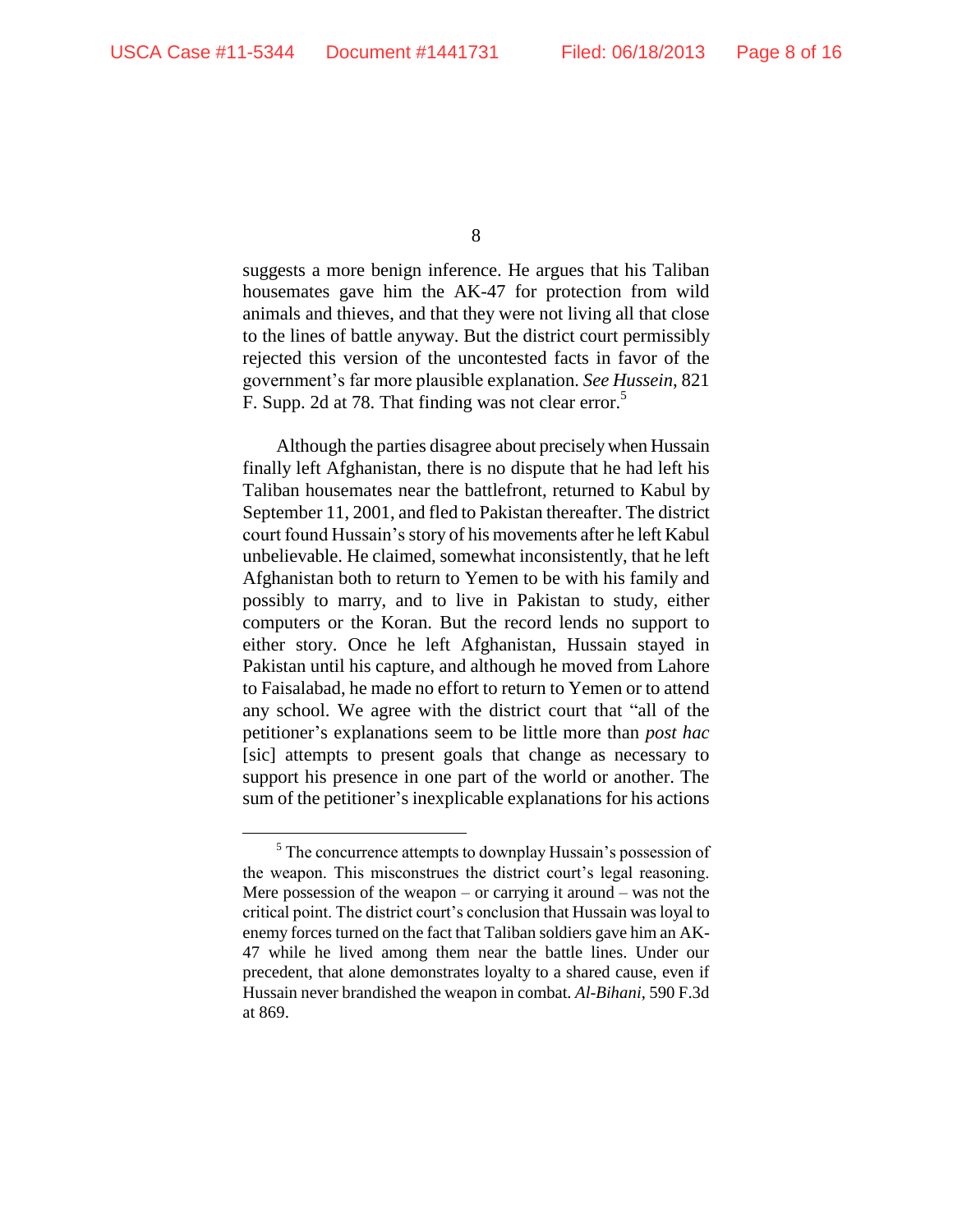9

renders his testimony completely incredible." *Id.* at 79. That finding was not clear error and, under our precedent, provides evidence of Hussain's continued affiliation with enemy forces after leaving Afghanistan. In other detainee cases, we have found that false cover stories, like those spun by Hussain, "are evidence—often strong evidence—of guilt." *Al-Adahi v. Obama*, 613 F.3d 1102, 1107 (D.C. Cir. 2010); *see Uthman*, 637 F.3d at 407. In *Almerfedi*, we stated that "'false exculpatory statements' amount to *evidence in favor of the government*." *Almerfedi*, 654 F.3d at 7 (quoting *Al-Adahi*, 613 F.3d at 1107) (emphasis added).

The district court also relied on Hussain's "extended stays at two Jama'at al-Tablighi mosques." *Hussein*, 821 F. Supp. 2d at 77. As we have already recited, on two separate occasions, Hussain lived at a JT mosque in Pakistan for about three months. As we noted in *Almerfedi*, JT is "an Islamic missionary organization that is a Terrorist Support Entity closely aligned with al Qaeda."*Almerfedi*, 654 F.3d at 6 (internal quotation marks omitted). Although evidence of association with the JT mosques alone "presumably would not be sufficient to carry the government's burden because there are surely some persons associated with Jama'at Tablighi who are not affiliated with al-Qaeda," we held in *Almerfedi* that extended affiliation with the group over time "is probative." *Id.* The district court concluded that Hussain's multiple stays at JT mosques between his sojourns to Afghanistan suggests an affiliation with al Qaeda. Because *Almerfedi* plainly permits such an inference, we see no error in the district court having drawn it.<sup>6</sup>

<sup>6</sup> Hussain stayed at JT mosques for two other, shorter, periods. Although these short stays may not in and of themselves establish an affiliation with al Qaeda, repeated visits to JT mosques, coupled with his extended stays there, support the inference that Hussain was affiliated with the terrorist group.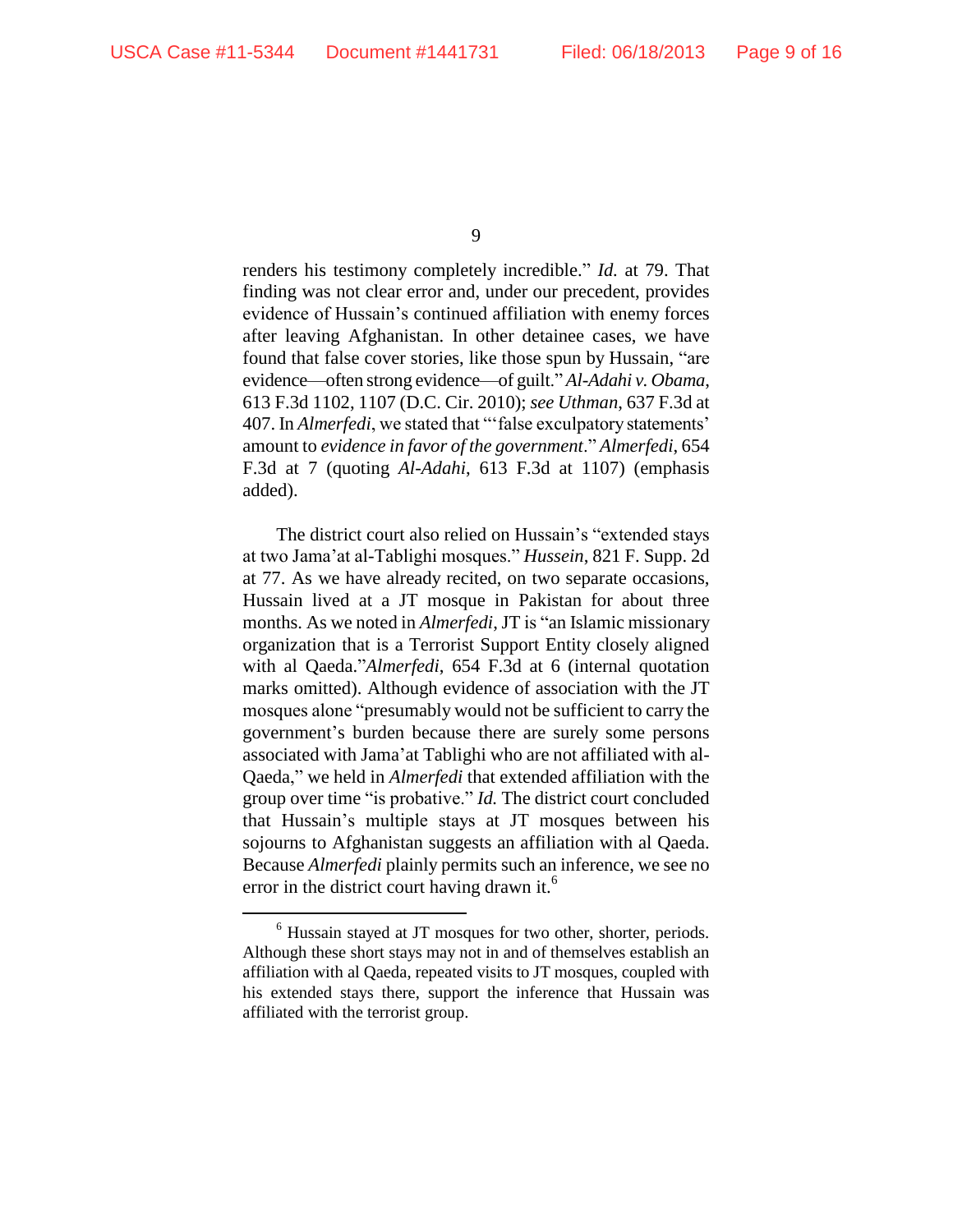10

Hussain faults the district court for holding that any contact with the JT organization suggests an affiliation with al Qaeda. But Hussain misstates the district court's analysis. As we have just shown, the district court did not rely on such a categorical rule, but engaged in the type of fact-specific inquiry we require to reach its conclusion that Hussain's repeated and extended stays at JT mosques suggest an affiliation with al Qaeda. *See Bensayah*, 610 F.3d at 725.<sup>7</sup>

Having been "part of" enemy forces while living in northern Afghanistan at least through August 2001, Hussain makes no argument that he affirmatively cut those ties before his capture only six months later. And there is no evidence to suggest that leaving his Taliban housemates in Afghanistan marked a turning point from Hussain's old ways and an end to his connection with enemy forces. Nothing in the record shows the type of concrete, affirmative steps to dissociate that we look to when those once part of an enemy group claim they have left. *See Alsabri*, 684 F.3d at 1307 (noting that the detainee "proffers no evidence that he took steps to dissociate himself from those groups in the months between his departure from the battle lines and his capture"); *Al-Adahi*, 613 F.3d at 1109 (noting that "there was no evidence that [the detainee] ever affirmatively disassociated

 $7$  The government declared in the district court that it would not seek to prove Hussain's formal affiliation with JT. Red. Br. Addendum at 17. And the district court did not rely on any formal affiliation between Hussain and JT. It concluded only that his repeated stays at the JT mosques, irrespective of any formal affiliation, suggest that Hussain was "part of" al Qaeda. As this inference does not rest on a formal affiliation between Hussain and JT, the government's declaration below is simply irrelevant. Moreover, it was made before *Almerfedi* explained the significance of those stays.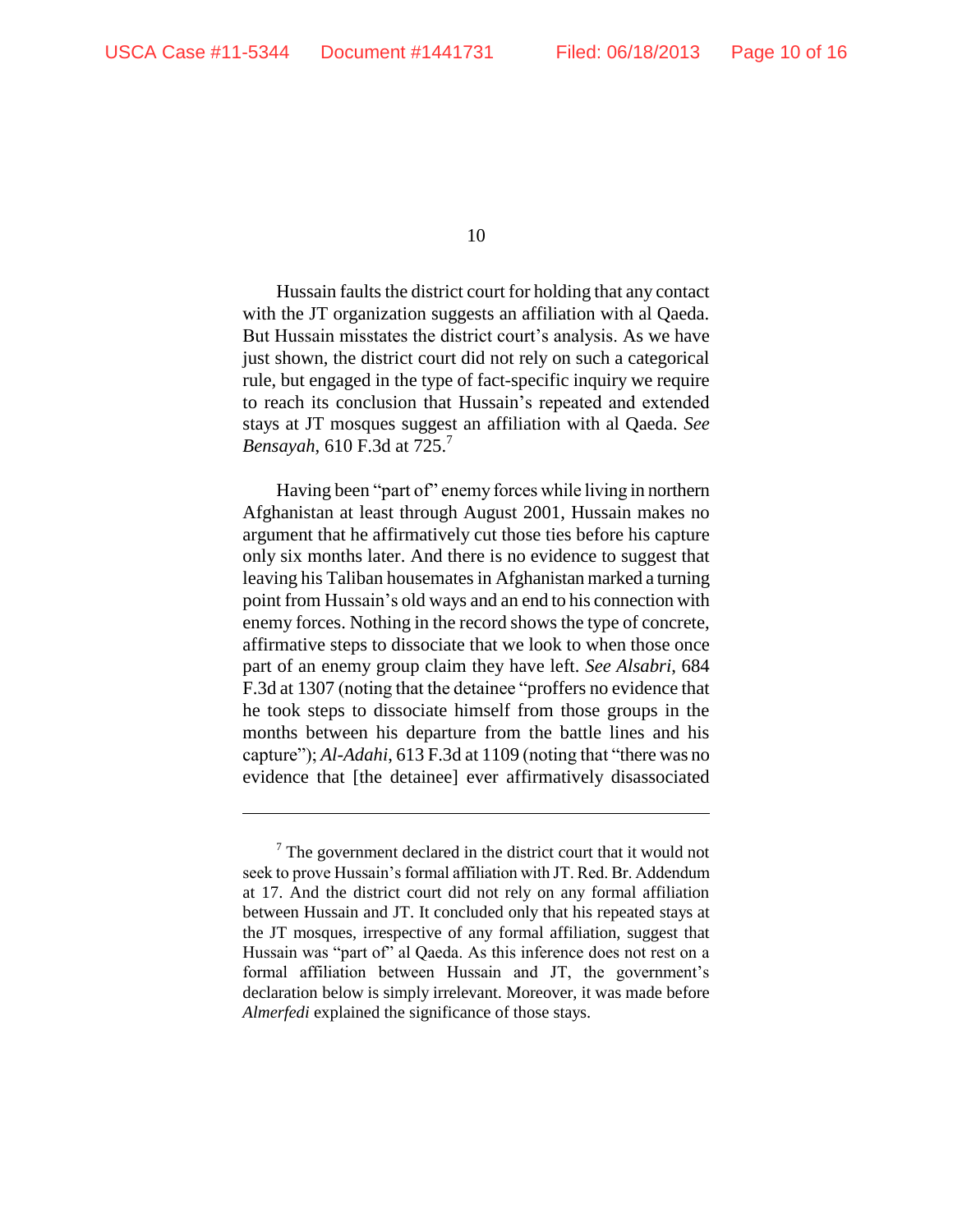himself from al-Qaida," even when he was expelled from the group). In fact, the evidence points the other way. After living for ten months at the battlefront in Afghanistan with Taliban guards who armed him, Hussain fled to Pakistan, where he remained until his capture shortly thereafter, and, when asked to explain his actions in the interim, Hussain lied to the court. *See Almerfedi*, 654 F.3d at 7 ("'[F]alse exculpatory statements' amount to evidence in favor of the government." (quoting *Al-Adahi*, 613 F.3d at 1107)).

Finally, Hussain argues that the district court erred by failing to determine whether he affiliated with al Qaeda, the Taliban, or both. Both are enemy forces, and affiliation with either justifies detention. *See Al Alwi v. Obama*, 653 F.3d 11, 18 (D.C. Cir. 2011) (affirming the district court's denial of the writ where it was clear that petitioner was "'part of' the Taliban *or* al Qaeda" (emphasis added)). In any event, membership in these two groups sometimes overlaps, for example, when Taliban forces bring Arabic-speaking al Qaeda-affiliated members into their ranks. *See Al-Bihani*, 590 F.3d at 872 (noting that the 55th Arab Brigade was "an Al Qaeda-affiliated outfit . . . [fighting] alongside the Taliban while the Taliban was harboring Al Qaeda"). The government's evidence fits this pattern. Hussain associated with Taliban guards in Afghanistan and an al Qaedaaffiliated group in Pakistan. In sum, there was no error in the district court's failure to distinguish between when Hussain was a part of al Qaeda and when he was a part of the Taliban.

## IV

For the foregoing reasons, we *affirm* the district court's denial of Hussain's petition for a writ of habeas corpus.

*So ordered*.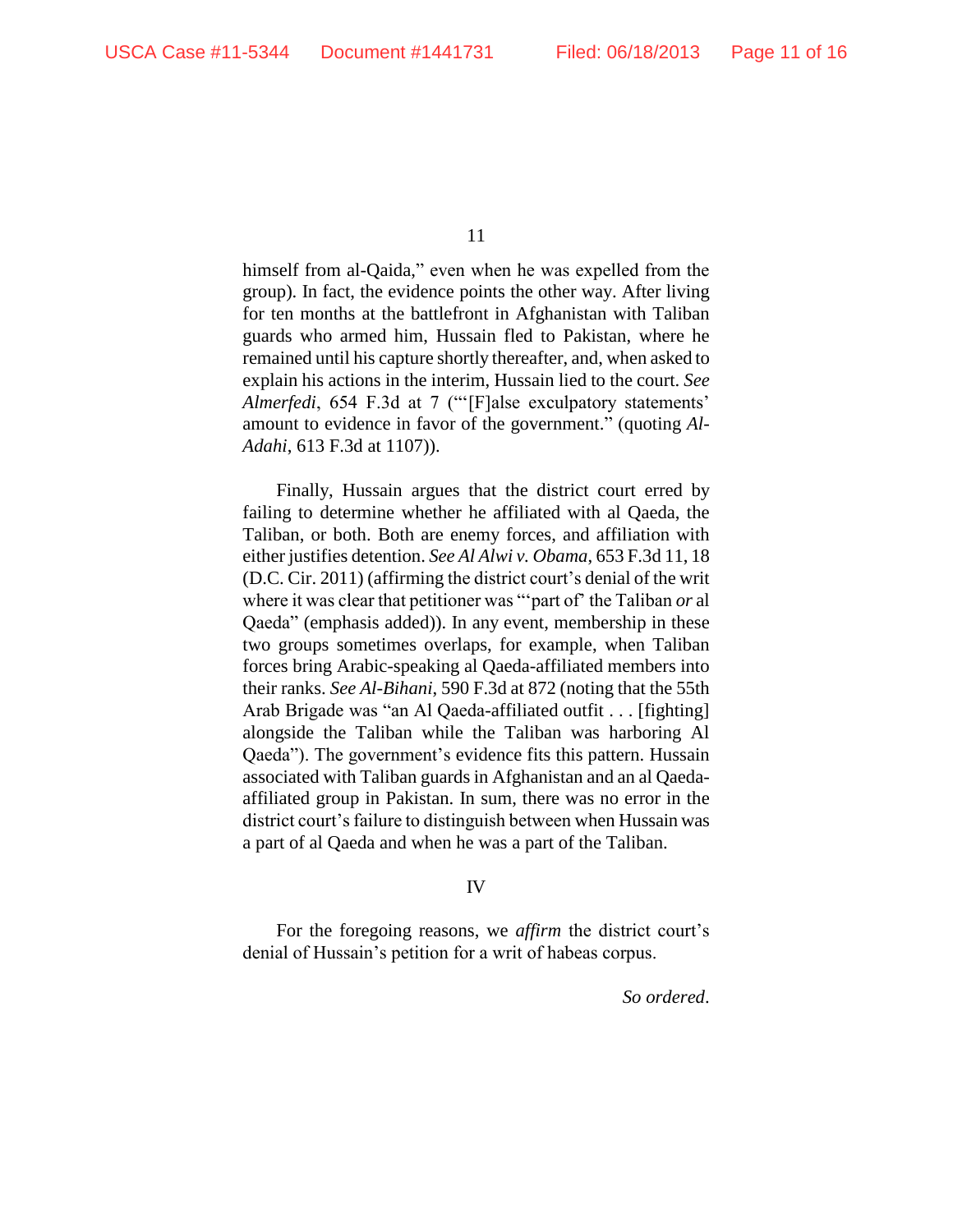Edwards, *Senior Circuit Judge*, concurring in the judgment: Abdul al Qader Ahmed Hussain was a teenager when he was taken into custody and sent to Guantanamo Bay. He has been confined in Guantanamo Bay for eleven years. His petition for habeas relief should be granted, but his claim is doomed to fail because of the vagaries of the law.

**\_\_\_\_\_\_**

Under the applicable law, the President is authorized to detain individuals who "planned, authorized, committed, or aided the terrorist attacks that occurred on September 11, 2001, or harbored such . . . persons." Authorization for the Use of Military Force, Pub. L. No. 107-40, § 2(a), 115 Stat. 224 (2001). The Government cannot plausibly contend that Hussain planned, authorized, or committed terrorist attacks. The only real question in this case is whether Hussain "aided" those who engaged in terrorist attacks. I can find no evidence of this in the record before the court.

To hold a detainee at Guantanamo, we have required that the Government show, by a *preponderance of the evidence*, that the detainee was a "part of" al Qaeda, the Taliban, or associated forces at the time of his capture. *See Al-Adahi v. Obama*, 613 F.3d 1102, 1105 (D.C. Cir. 2010) ("Although we doubt . . . that the [Constitution] requires the use of the preponderance standard, we will not decide the question in this case. As we [have done previously], we will assume *arguendo* that the government must show by a preponderance of the evidence that [the detainee] was part of al-Qaida."). Under the preponderance of the evidence standard, "the factfinder must evaluate the raw evidence, [and] find[] it to be sufficiently reliable and sufficiently probative to demonstrate the truth of the asserted proposition with the requisite degree of certainty." *Concrete Pipe & Prods. of Cal., Inc. v. Constr. Laborers Pension Trust for S. Cal.*, 508 U.S. 602, 622 (1993). The evidence in this case may satisfy the lesser substantial evidence standard, *see Dickinson v. Zurko*, 527 U.S. 150, 162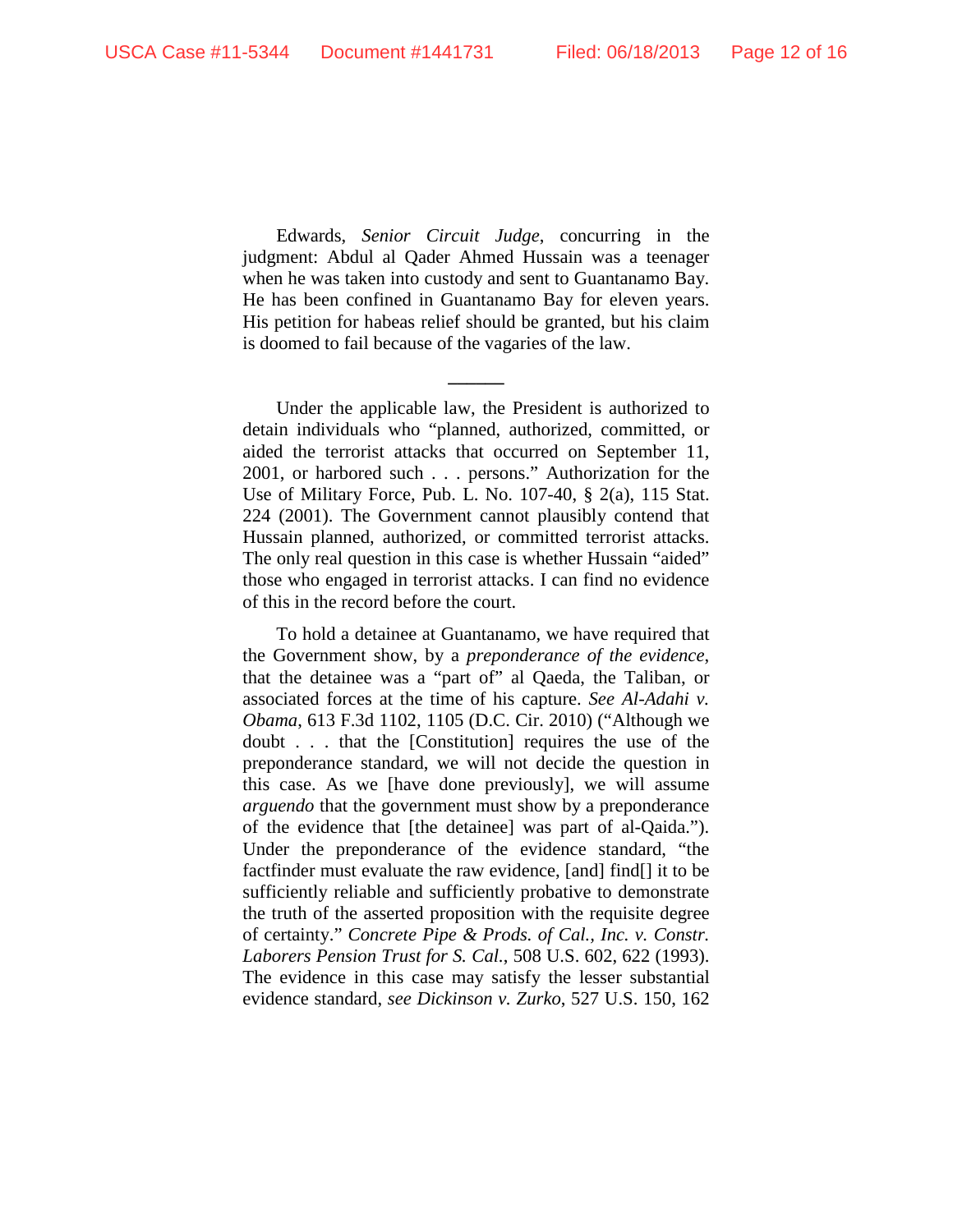$\mathcal{L}$ 

(1999) (the substantial evidence standard requires a reviewing court "to ask whether a reasonable mind might accept a particular evidentiary record as adequate to support a conclusion"), but it does not meet the preponderance of the evidence test.

The result in this case is unsurprising because, in my view, it fits the mold of a number of the decisions of this court that have recited the "preponderance of the evidence" standard while in fact requiring nothing more than substantial evidence to deny habeas petitions. I do not mean to sound self-righteous in offering this observation – it is merely my considered judgment. In truth, the Guantanamo detainee cases have presented extraordinary challenges for the judiciary. This reality has drawn rueful commentary in judicial opinions, scholarly articles, speeches by members of the Legislative Branch, pronouncements from the Executive Branch, and media reports. Any knowledgeable person who looks carefully at the applicable legislative enactments and the Supreme Court decisions affecting Guantanamo detainees, and the resulting progeny of district court and court of appeals opinions, will comprehend how the preponderance of the evidence and substantial evidence standards have come to be conflated. I think it is important to at least acknowledge what is happening in our jurisprudence.

The facts relied upon by the Government in this case are quite simple. (I have blocked the statement of facts merely to highlight it, not to suggest that it is quoted material.)

**\_\_\_\_\_\_**

Sometime in 1999, when he was a teenager, Hussain left his home in Yemen and headed for Pakistan. He initially spent a few weeks in Karachi and then traveled to Quetta, where he stayed for about three months. While in Quetta, he lived in a mosque run by the Jama'at al-Tablighi ("JT")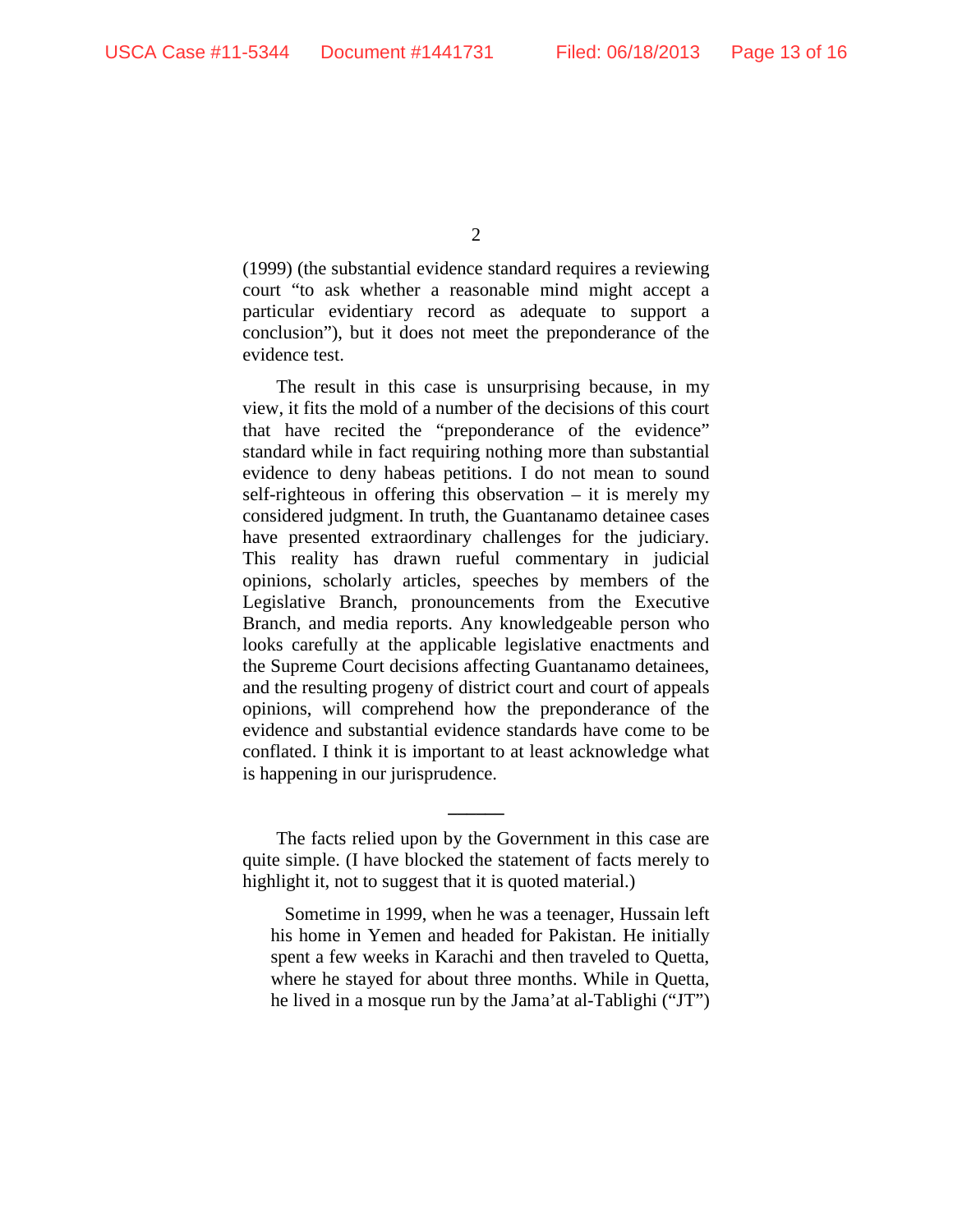organization. There is nothing to indicate that he was a part of the organization. From Quetta, Hussain traveled to Afghanistan, where he spent approximately three months. After that, Hussain returned again to a JT mosque in Quetta in April or May of 2000 until about June, when he left for Kabul, Afghanistan. There is nothing to indicate what he did during his brief stay at the mosque. In approximately August 2000, he returned once again to Quetta for another three-month stay at a JT mosque. Again, there is nothing to indicate what he did during his brief stay at the mosque. Then in November 2000, Hussain moved to Afghanistan where he remained for ten months in an area north of Kabul not far from where the Taliban and the Northern Alliance had engaged in battles. Hussain lived near the front lines with three fellow Arabic speakers who were Taliban guards. Hussain's housemates supplied him with an AK-47 rifle and trained him in its use. However, there is nothing to indicate that Hussain used the weapon for any purpose; there is nothing to indicate that he even carried the gun around with him while residing in the area north of Kabul; and there is nothing to indicate that he ever engaged in any acts of war or terrorism during his temporary residence in the area north of Kabul. Indeed, there is no evidence that Hussain ever engaged in any acts of war or terrorism. When al Qaeda attacked the United States on September 11, 2001, Hussain was on his way from Afghanistan to Pakistan, where he lived at yet another JT mosque in Lahore. Again, there is not one iota of evidence as to what he did while at the mosque. Hussain wandered around for a brief time between September 2001 and March 2002, but there is nothing to indicate that he was affiliated with enemy forces or engaged in acts of war or terrorist activities. He was taken into custody in Faisalabad in March 2002 and was transferred to Guantanamo Bay soon thereafter.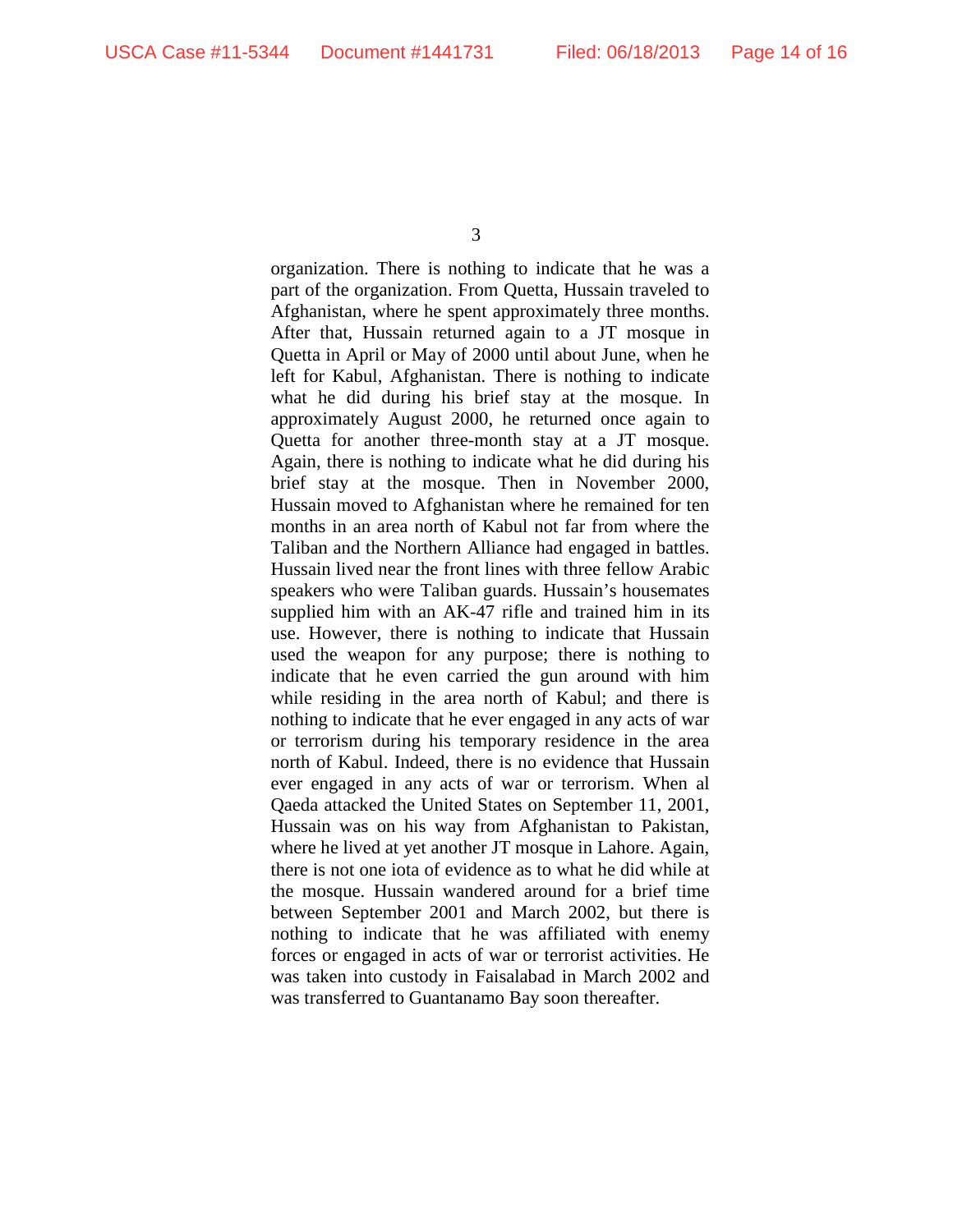That's it.

The majority invokes the "walks like a duck" test to conclude that the evidence "at least invites – and may very well compel – the conclusion that [Hussain] was loyal to [enemy] forces." This is not a proper application of the preponderance of the evidence test with respect to the matter in dispute. And it is quite invidious because, arguably, any young, Muslim man traveling or temporarily residing in areas in which terrorists are known to operate would pass the "duck test." That is exactly why the court should faithfully apply the proper evidentiary standard. Hussain says that he was given a weapon for his own self-protection. The Government does not contend nor did the District Court find that Hussain carried the weapon around with him during his stay in the area north of Kabul or that he used the weapon for any purpose; nor does the Government contend that Hussain ever joined with enemy forces on the front lines. Therefore, without more, the fact that Hussain moved to Afghanistan where he remained for ten months in an area north of Kabul is not "sufficiently reliable and sufficiently probative to *demonstrate the truth of the asserted proposition* with the requisite degree of certainty" that Hussain "planned, authorized, committed, or aided the terrorist attacks that occurred on September 11, 2001." *Concrete Pipe*, 508 U.S. at 622 (emphasis added).

The majority also concludes that the District Court did not commit clear error in finding that "Hussain's continued affiliation with enemy forces after leaving Afghanistan" was sufficient to make out the case against him. But in doing so, the majority implicitly shifts the burden of proof from the Government to Hussain. Under the approach adopted by the majority, Hussain's petition is rejected because he could not offer a coherent story about his whereabouts during the times in question, not because the Government proved by a preponderance of the evidence that he was "part of" al Qaeda,